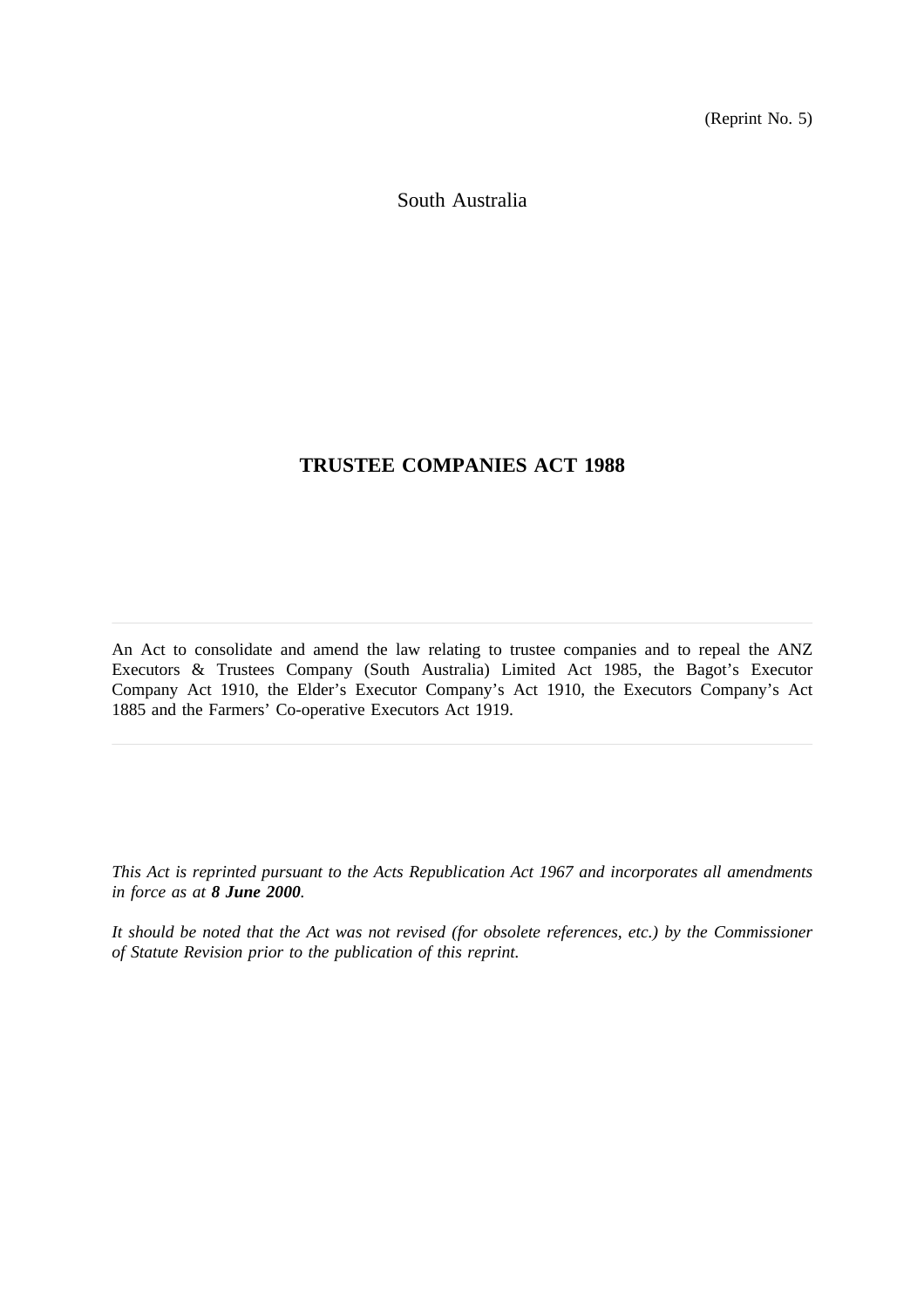# **TRUSTEE COMPANIES ACT 1988**

being

Trustee Companies Act 1988 No. 102 of 1988 [Assented to 15 December 1988]<sup>1</sup>

as amended by

Trustee Companies Act Amendment Act 1990 No. 73 of 1990 [Assented to 20 December 1990]<sup>2</sup>

Statutes Amendment (Attorney-General's Portfolio No. 2) Act 1993 No. 92 of 1993 [Assented to 4 November 1993]

ANZ Executors & Trustee Company (South Australia) Limited (Transfer of Business) Act 1996 No. 78 of 1996 [Assented to 28 November 1996]<sup>3</sup>

Statutes Amendment (Trusts) Act 1999 No. 56 of 1999 [Assented to 12 August 1999]<sup>4</sup>

**Statutes Amendment (Public Trustee and Trustee Companies—GST) Act 2000 No. 23 of 2000 [Assented to 8 June 2000]**

- <sup>1</sup> Came into operation 20 April 1989: *Gaz*. 20 April 1989, p. 1080.<br><sup>2</sup> Came into operation 31 October 1991: *Gaz*. 31 October 1991, p. 1
- <sup>2</sup> Came into operation 31 October 1991: *Gaz*. 31 October 1991, p. 1198.<br>Came into operation 1 January 1997: *Gaz*. 19 December 1996, p. 1918
- <sup>3</sup> Came into operation 1 January 1997: *Gaz*. 19 December 1996, p. 1918.
- <sup>4</sup> Part 3 (ss. 8-14) and Sched. came into operation 18 October 1999: *Gaz*. 30 September 1999, p. 1341.

*NOTE:*

- *Asterisks indicate repeal or deletion of text.*
- *Entries appearing in bold type indicate the amendments incorporated since the last reprint.*
- *For the legislative history of the Act see Appendix.*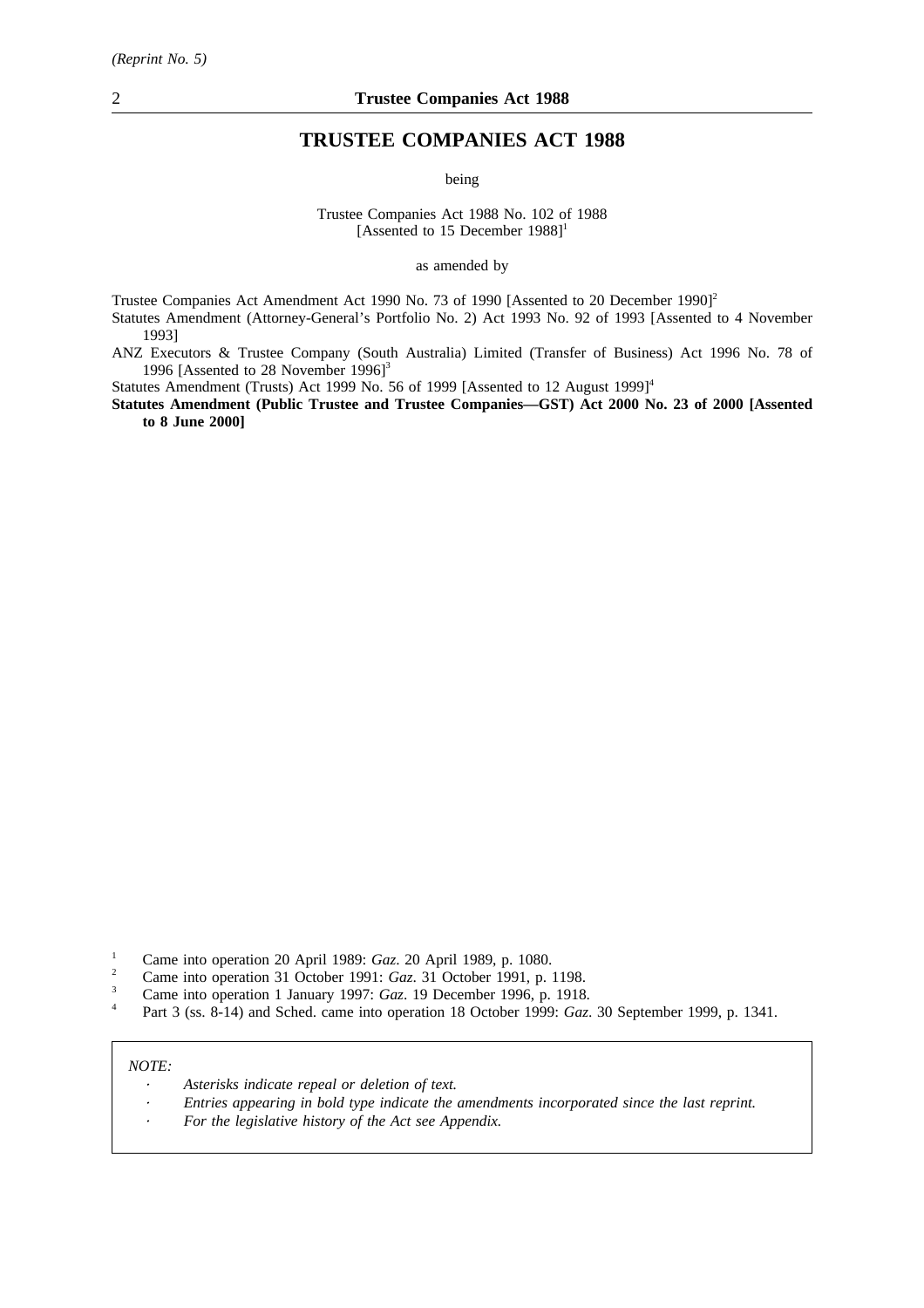# **SUMMARY OF PROVISIONS**

## **PART 1 PRELIMINARY**

- 1. Short title<br>2. Commenc
- 2. Commencement<br>3 Interpretation
- **Interpretation**

## **PART 2 POWERS OF TRUSTEE COMPANIES**

- 4. Trustee company may act as executor or administrator
- 5. Trustee company may act as trustee, agent, attorney, manager or receiver<br>6. Trustee company may act for children or persons who are unable to mana
- 6. Trustee company may act for children or persons who are unable to manage their affairs 7. Officers may represent or make affidavits, etc., for company
- 7. Officers may represent or make affidavits, etc., for company 8. Trustee company may act jointly
- 8. Trustee company may act jointly<br>9. Commission chargeable by truste
- Commission chargeable by trustee company
- 10. Fee for administering perpetual trust
- 11. Additional remuneration
- 12. Court may review company's charges
- 13. Investment of trust funds
- 14. Money from several estates may be invested as one fund
- 15. Common funds
- 15A. Notice to be given on initial change in investment of common fund
- 15B. Provision of reasons for certain investments
- 16. Power of trustee company acting in representative capacity to hold its own shares, etc.
- 16A. Recovery of GST

#### **PART 3 DUTIES AND LIABILITIES OF TRUSTEE COMPANIES**

- 17. Returns to be made by trustee company
- 18. Minister may require information, etc.
- 19. Accounts, audits and information for investor etc. in common funds
- 20. Information for prospective investors in common funds
- 21. False or misleading statements as to common fund
- 22. Trustee company may be required to provide account in relation to estate
- 23. Directors and managers responsible to the Court
- 24. Trustee company may be removed from office<br>25. Appointment by Court of administrator of trust
- Appointment by Court of administrator of trustee company's affairs

#### **PART 4 MISCELLANEOUS**

- 26. False or misleading statements
- 27. Offences by trustee companies
- 28. Evidentiary provision
- 29. Act not to affect other Acts or remedies<br>30. Summary offences
- 30. Summary offences<br>31. Regulations
- **Regulations**

#### **SCHEDULE 1**

*Trustee Companies*

#### **SCHEDULE 2**

*Repeal of Certain Acts and Transitional Provision*

#### **APPENDIX LEGISLATIVE HISTORY**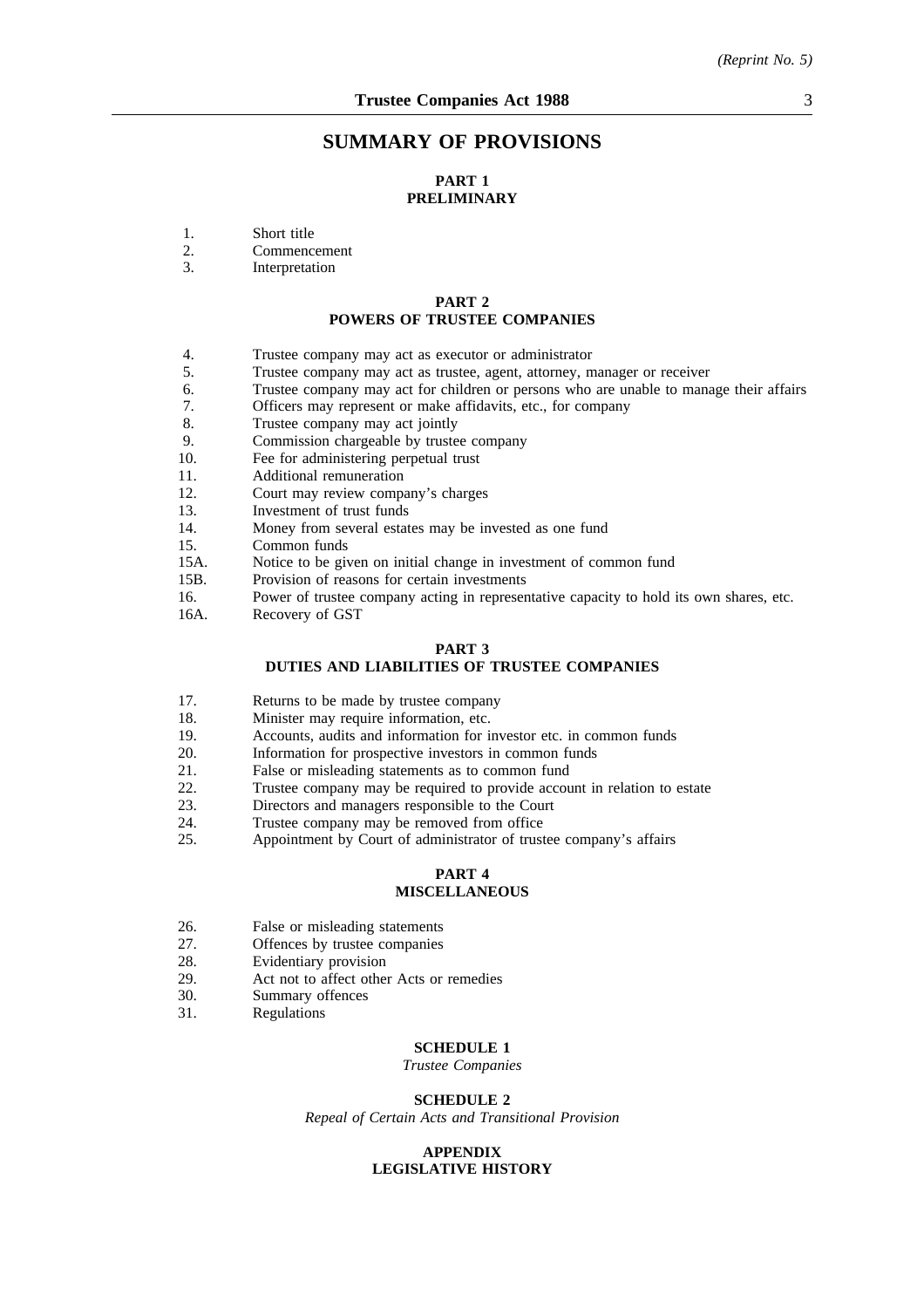## **The Parliament of South Australia enacts as follows:**

# **PART 1 PRELIMINARY**

## **Short title**

**1.** This Act may be cited as the *Trustee Companies Act 1988*.

## **Commencement**

**2.** This Act will come into operation on a day to be fixed by proclamation.

## **Interpretation**

**3.** (1) In this Act, unless the contrary intention appears—

"**business day**" means a day other than a Saturday or a Sunday or other public holiday;

"**common fund**" means a common fund established by a trustee company under section 15;

"**the Court**" means the Supreme Court of South Australia;

"**estate**", in relation to a trustee company, includes any real or personal property committed to the administration or management of the trustee company whether as executor, administrator or in any other capacity authorised by this Act, but does not include money deposited with the trustee company for the purpose only of investment in a common fund;

"**investor**" in relation to a common fund, means an estate or person on whose behalf money is invested in the common fund;

"**letters of administration**" means letters of administration of the estate of a deceased person, with or without the will annexed:

"**officer**", of a trustee company, means a director or manager of the company or some other officer or employee of the company designated by the board of directors as an officer for the purposes of this Act;

"**person who has a proper interest**" or "**person with a proper interest**", includes, in relation to a trust established for charitable purposes, the following persons:

- *(a)* the Attorney-General;
- *(b)* a person who is named in the instrument establishing the trust as a person who is entitled to, or may, receive money or other property for the purposes of the trust;
- *(c)* a person who is named in the instrument establishing the trust as a person who must, or may, be consulted by the trustees before distributing or applying money or other property for the purposes of the trust;
- *(d)* a person who in the past has received money or other property from the trustees for the purposes of the trust;
- *(e)* a person of a class that the trust is intended to benefit;

"**the Registrar**" means the Registrar of Probates and includes an acting or deputy Registrar of Probates;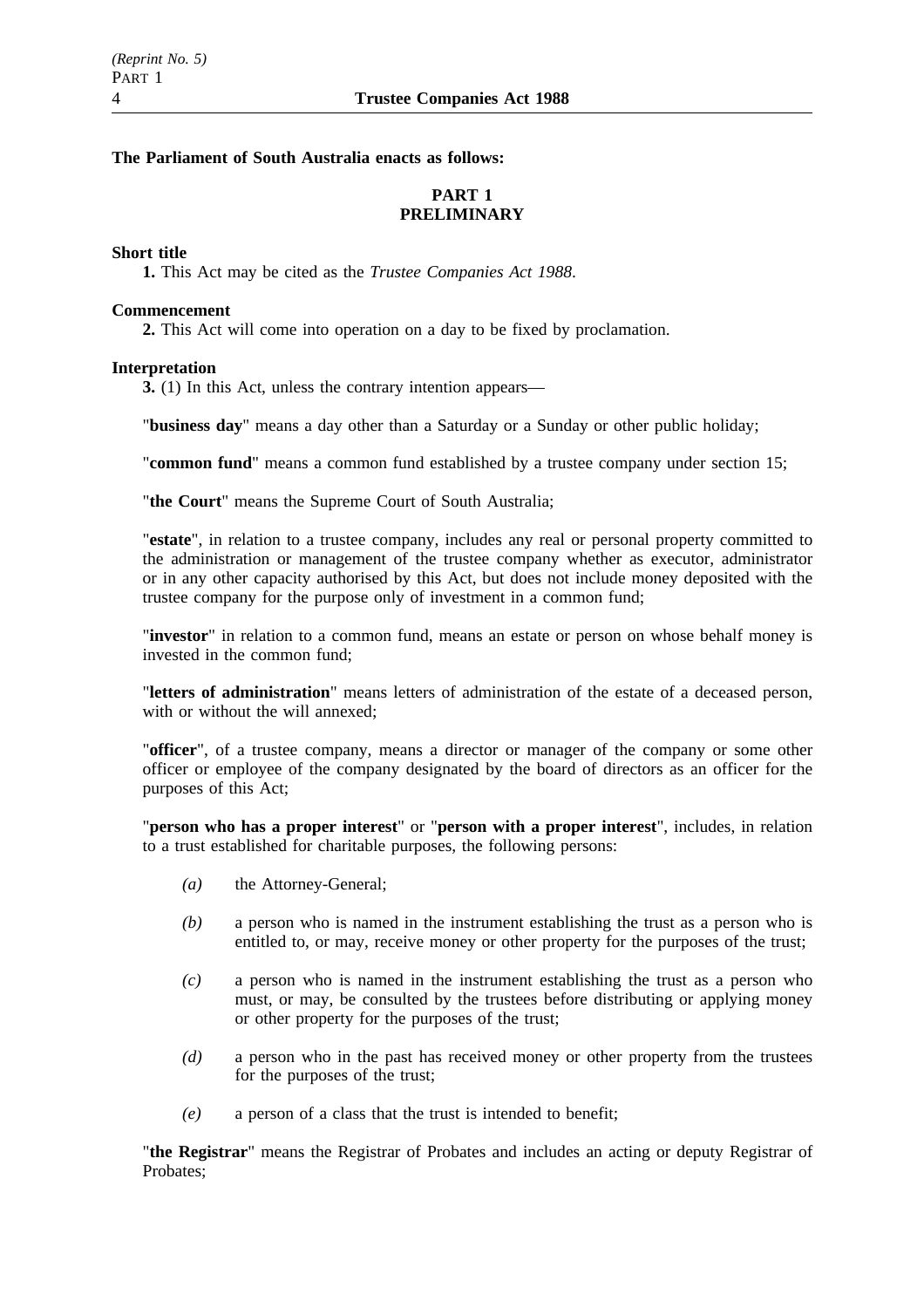"**trustee**" includes a bare trustee or custodian trustee;

"**trustee company**" *see schedule 1*;

"**trustee investment**" means an investment in which a trustee is authorised by law to invest trust funds;

"**will**" includes codicil.

(2) Where an unincorporated body is named in an instrument establishing a trust, the persons for the time being comprising the body will be taken to have been individually named in the instrument.

(3) Subsection (2) applies for the purposes of this Act but not for the purposes of interpreting the trust instrument.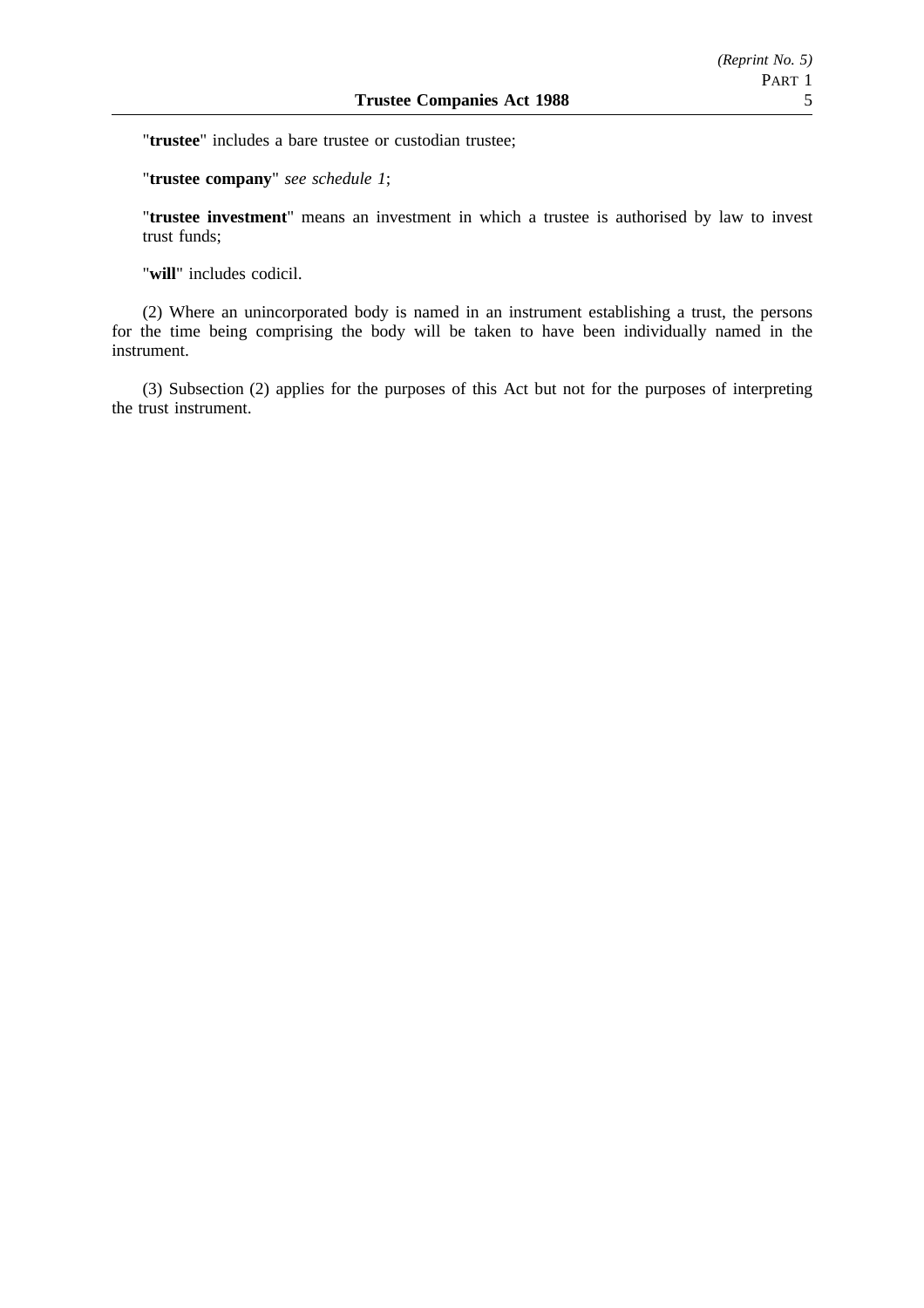## **PART 2 POWERS OF TRUSTEE COMPANIES**

#### **Trustee company may act as executor or administrator**

**4.** (1) A trustee company has the same powers as a natural person to act as the executor of the will, or the administrator of the estate, of a deceased person.

- (2) A trustee company may apply for and obtain—
- *(a)* probate of the will of a deceased person; or
- *(b)* letters of administration of the estate of a deceased person,

in the same circumstances as a natural person.

(3) A trustee company may, with the approval of the Court or the Registrar and the consent of the person entitled to probate of the will or a grant of administration of the estate of a deceased person, apply for and obtain—

- *(a)* probate of the will of the deceased person; or
- *(b)* letters of administration of the estate of the deceased person,

(as the case requires).

(4) A trustee company may, with the approval of the Court, act on behalf, or in the place, of an executor of the will, or an administrator of the estate, of a deceased person, either on a permanent or a temporary basis.

## **Trustee company may act as trustee, agent, attorney, manager or receiver**

**5.** A trustee company has the same powers as a natural person to act as trustee, agent, attorney, manager or receiver.

# **Trustee company may act for children or persons who are unable to manage their affairs**

**6.** A trustee company may act—

- *(a)* as the guardian of a child; or
- *(b)* as the administrator, committee, guardian or manager of the estate of a person who is unable to manage his or her own affairs.

## **Officers may represent or make affidavits, etc., for company**

**7.** (1) Where a trustee company makes an application for probate or letters of administration or any other application under this Act or acts as executor, administrator or in any other capacity authorised by this Act, the company may be represented in any court or elsewhere by an officer of the company.

(2) Where in any circumstances referred to in subsection (1) an affidavit, declaration or statement is required to be made by a trustee company whether on oath or otherwise, the affidavit, declaration or statement may be made on behalf of the company by an officer of the company.

## **Trustee company may act jointly**

**8.** (1) A trustee company may be appointed to act as executor, administrator, or in any other capacity authorised by this Act, either alone or jointly with another person.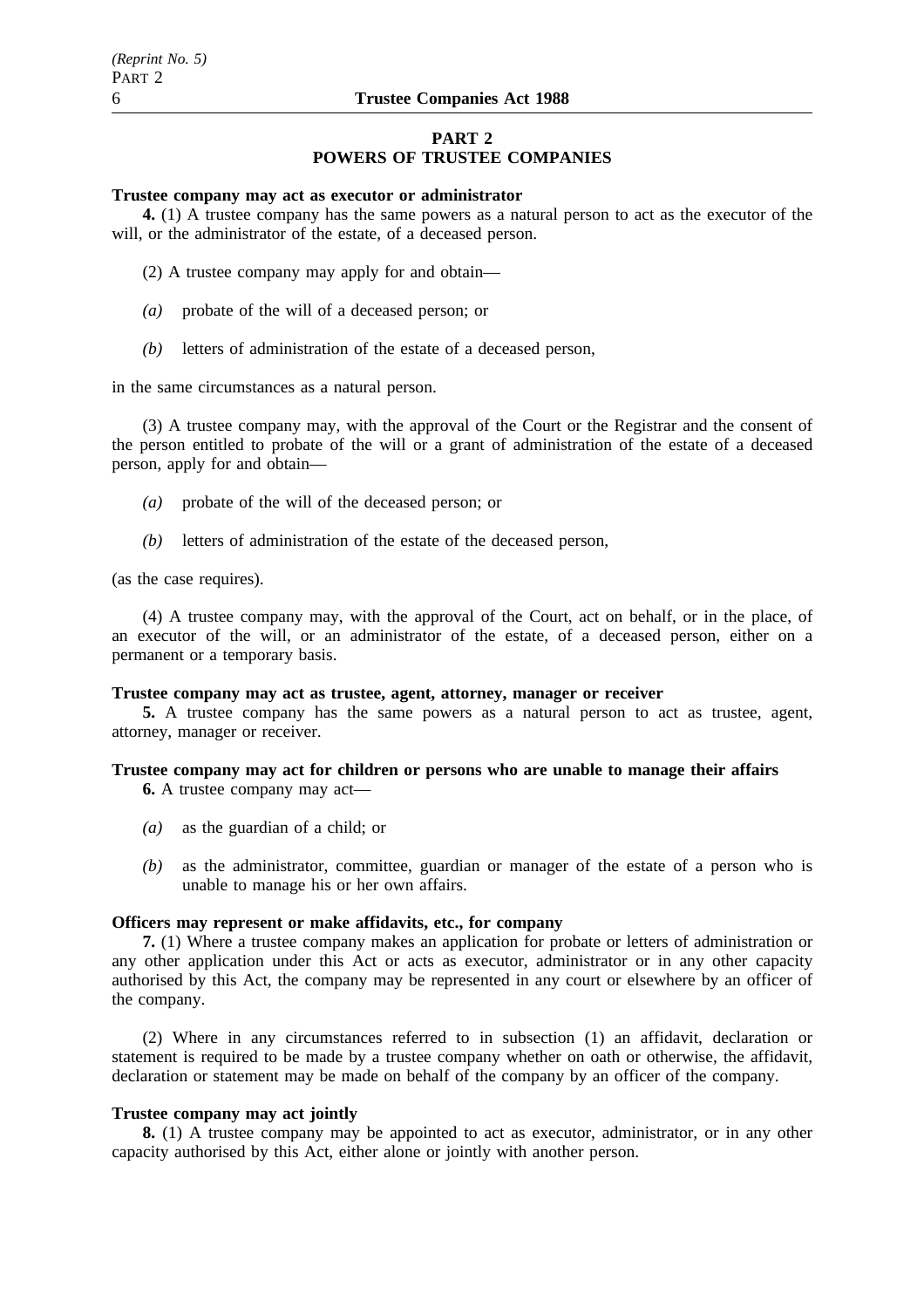- (2) Where a trustee company is appointed to act jointly with another person—
- *(a)* any property held or controlled by the company and that other person jointly may, with the consent in writing of the other person, be dealt with by the company alone; and
- *(b)* in that event the other person is exonerated from liability that might (but for this paragraph) have arisen from the company's subsequent dealing with the property.

## **Commission chargeable by trustee company**

**9.** (1) Subject to this Act, a trustee company may charge against each estate committed (before or after the commencement of this Act) to its administration or management a commission at a rate fixed from time to time by the board of directors of the company but not in any case exceeding—

- *(a)* 7.5 per cent of the income received by the company on account of the estate; and
- *(b)* 6 per cent of the capital value of the estate.
- (2) For the purposes of subsection (1)—
- *(a)* the capital value of an estate is the capital value of its assets as at the date of distribution by the company;
- *(b)* no deduction need be made for debts or liabilities in determining capital value;
- *(c)* the commission that may be charged is not diminished or affected by any entitlement of another person to commission or other remuneration in respect of the estate or part of it;
- *(d)* the rate of the commission must not exceed that set out in the published scale of charges of the company when the commission becomes payable.

(3) Commission in respect of income received on account of an estate, or in respect of the capital value of assets of an estate, may be charged and paid out of, or deducted from, the estate after receipt of the income, or before or after distribution of the assets, but, where commission is charged in respect of assets before their distribution—

- *(a)* the amount of the commission must be calculated on the capital value of the assets when they came under the administration or management of the company; and
- *(b)* on distribution of the assets, any necessary adjustment must be made so that the commission charged accords with the requirements of subsection (1).

# **Fee for administering perpetual trust**

**10.** (1) Subject to subsection (4), a trustee company may charge against a perpetual trust administered by the company (whether the company commenced administering the trust before or after the commencement of this Act) an administration fee in respect of each month of the company's administration of the trust.

(2) The administration fee—

- *(a)* must not exceed one-twelfth of one per cent of the value of the trust as at the first business day of the month; and
- *(b)* may be charged only against—
	- (i) income received by the company on account of the trust;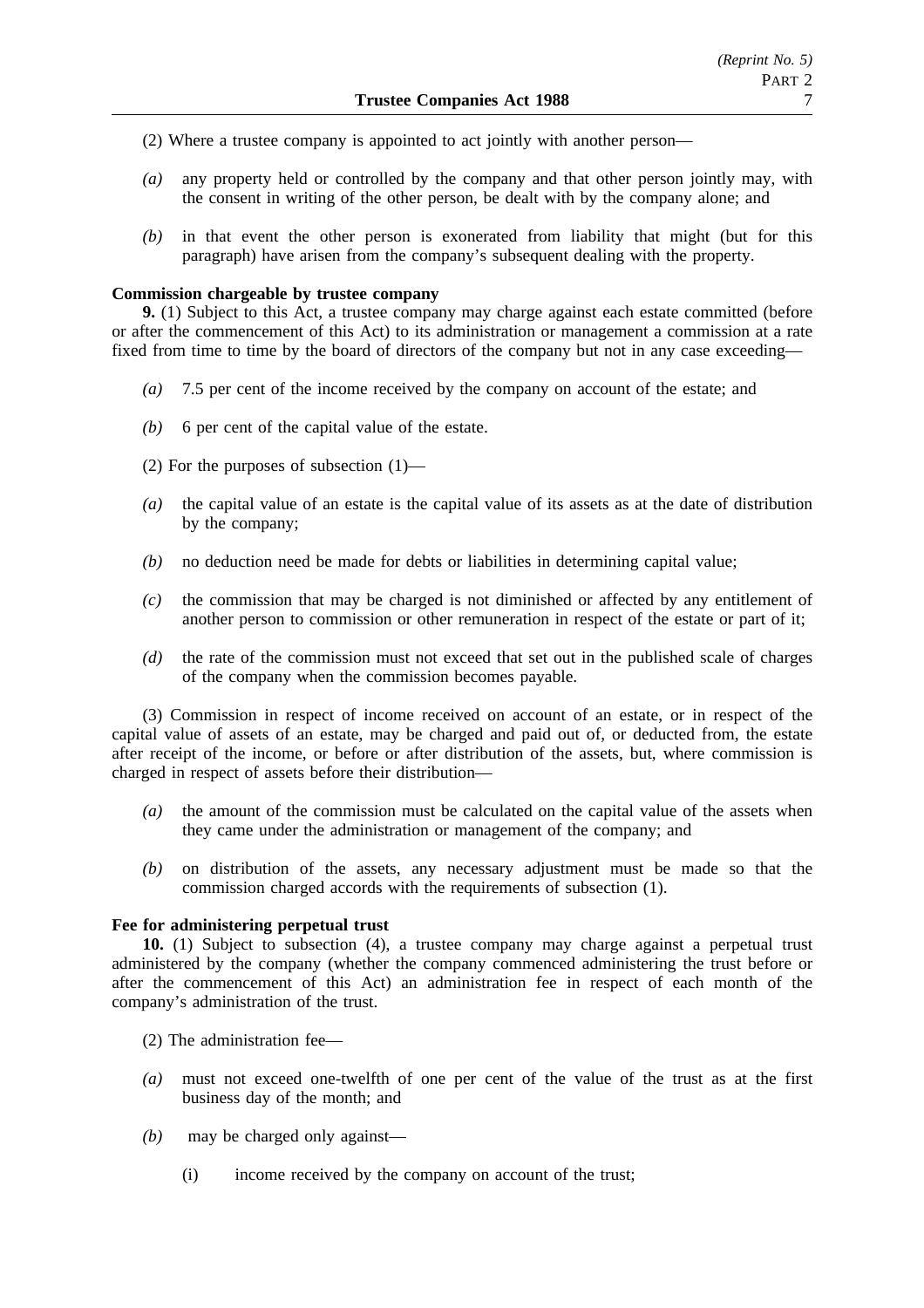(ii) subject to the terms of the instrument under which the company administers the trust—that component of the capital assets of the trust representing the capital growth of those assets during the period in respect of which the administration fee is charged.

(2a) Where a trustee company charges an administration fee in respect of a particular period against both income and capital assets under subsection (2)*(b)*, it must, at the request of a person with a proper interest, inform the person of the proportion of the fee charged against each and the method used to determine that proportion.

(3) Where a trustee company charges an administration fee under this section against a perpetual trust, it may not charge commission under section 9 in respect of the capital value of property subject to the trust unless the property comprises or forms part of a deceased estate administered by the company.

- (4) Subject to subsection (5), where—
- *(a)* a trustee company invests money comprising the whole or part of a perpetual trust in a common fund; and
- *(b)* the company charges a management fee under section 15 in respect of that investment,

the company must not charge a fee under this section in respect of the trust or that part of it.

(5) Subject to the terms of the instrument under which the company administers the trust, the company may charge a fee under this section for reasonable administrative action by the company in administering the trust, or the part of it referred to in subsection (4), if the administrative action is not related to the investment or management of the trust, or that part of it, in the common fund.

(6) A trustee company must, at the request of a person with a proper interest, provide that person with a detailed statement of the administration fees charged by the company under this section in the circumstances referred to in subsection (5) and the administrative action for which each of those fees was charged.

# **Additional remuneration**

**11.** (1) A trustee company may—

- *(a)* charge against an estate the amount of any disbursement properly made in the administration or management of the estate;
- *(b)* charge reasonable fees for the preparation and lodging of returns in respect of any tax, duty or fee imposed by law.
- (2) A trustee company may, if authorised to do so—
- *(a)* by the instrument by which an estate is committed to the administration or management of the company; or
- *(b)* by instrument in writing by the beneficiaries of an estate,

charge a commission or fee in addition to, or instead of, a commission or fee authorised by this Act, but any authorisation on behalf of a beneficiary who is a minor or mentally incompetent is ineffective unless confirmed by the Court.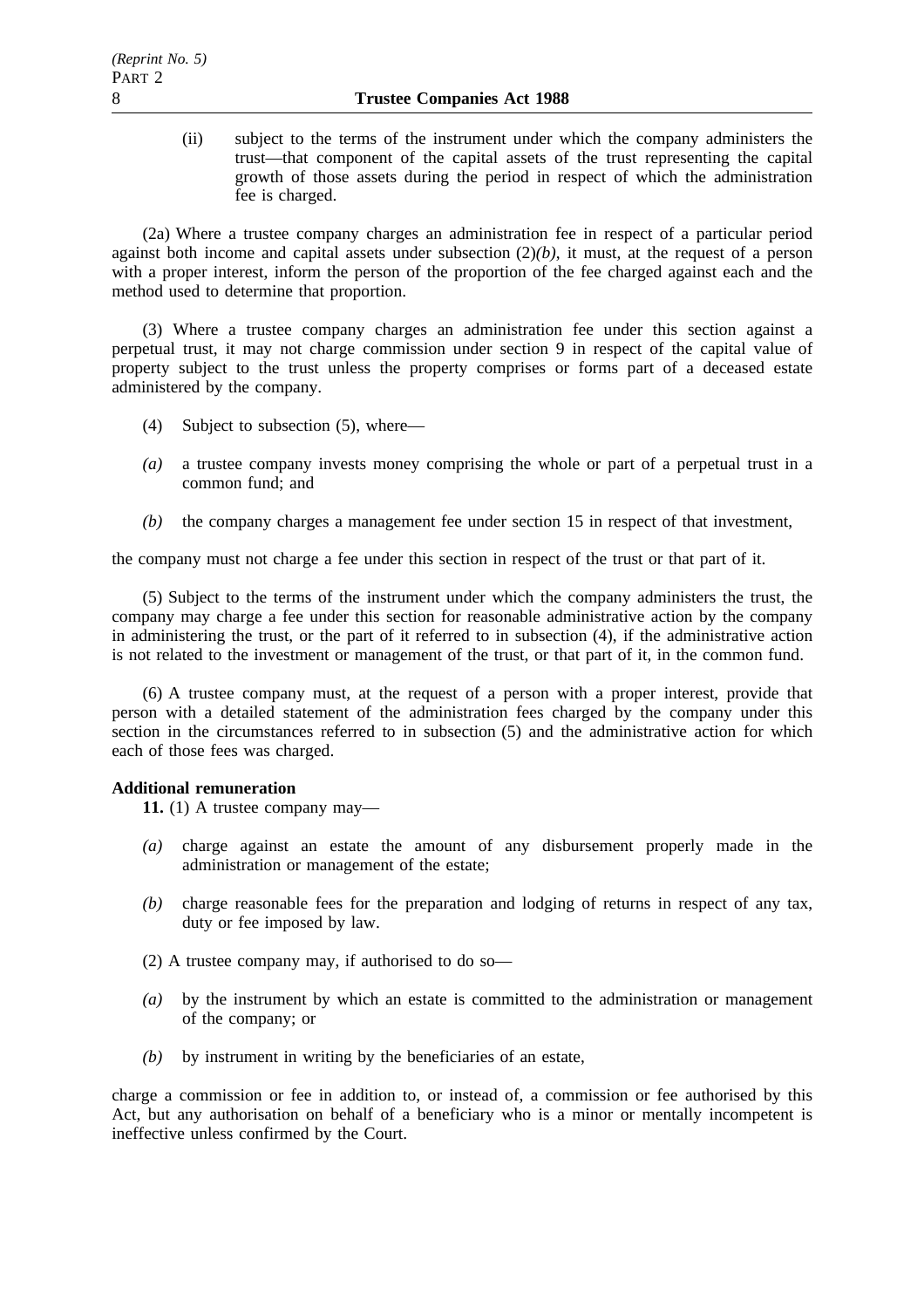(3) Where, in the administration or management of an estate, a trustee company is authorised or required to carry on a business or undertaking either alone or in partnership, the Court may, on the application of the company, authorise some other form of remuneration in addition to, or instead of, commission authorised by this Act.

(4) A trustee company may not charge or receive in respect of services provided in the administration or management of an estate any commission, fee or other remuneration not authorised by or under this Act.

#### **Court may review company's charges**

**12.** Where the Court is of the opinion that the rate or amount of any commission, fee or other remuneration in respect of an estate is excessive, the Court may, on the application of any person who has a proper interest in the matter, review the rate or amount of the commission, fee or other remuneration and reduce it.

#### **Investment of trust funds**

**13.** Subject to the terms of any relevant instrument of trust, a trustee company may invest any money held in trust by the company—

- *(a)* in a manner authorised by the instrument of trust; or
- *(b)* in a trustee investment; or
- *(c)* in a common fund established by the company.

#### **Money from several estates may be invested as one fund**

**14.** (1) Subject to section 13, a trustee company may invest money from more than one estate that it holds as trustee or in any other capacity authorised by this Act as one fund in one or more investments.

(2) Where money from more than one estate is invested under subsection (1), the company must—

- *(a)* keep an account showing the current amount for the time being at credit in respect of each estate; and
- *(b)* after deduction of any charges—
	- (i) divide any income arising from investment of the money between the estates in proportion to the amounts invested and the period of each investment; and
	- (ii) divide any profit or loss of a capital nature arising from investment of the money between the estates in proportion to the amounts invested.

## **Common funds**

**15.** (1) A trustee company may establish one or more common funds.

(2) A trustee company must determine the classes of investments in which a common fund may be invested and may vary the classes from time to time.

(3) Money may not be invested in a common fund unless the classes of investment in which that money could be invested on separate account are the same as, or include, the classes of investment in which the common fund may be invested.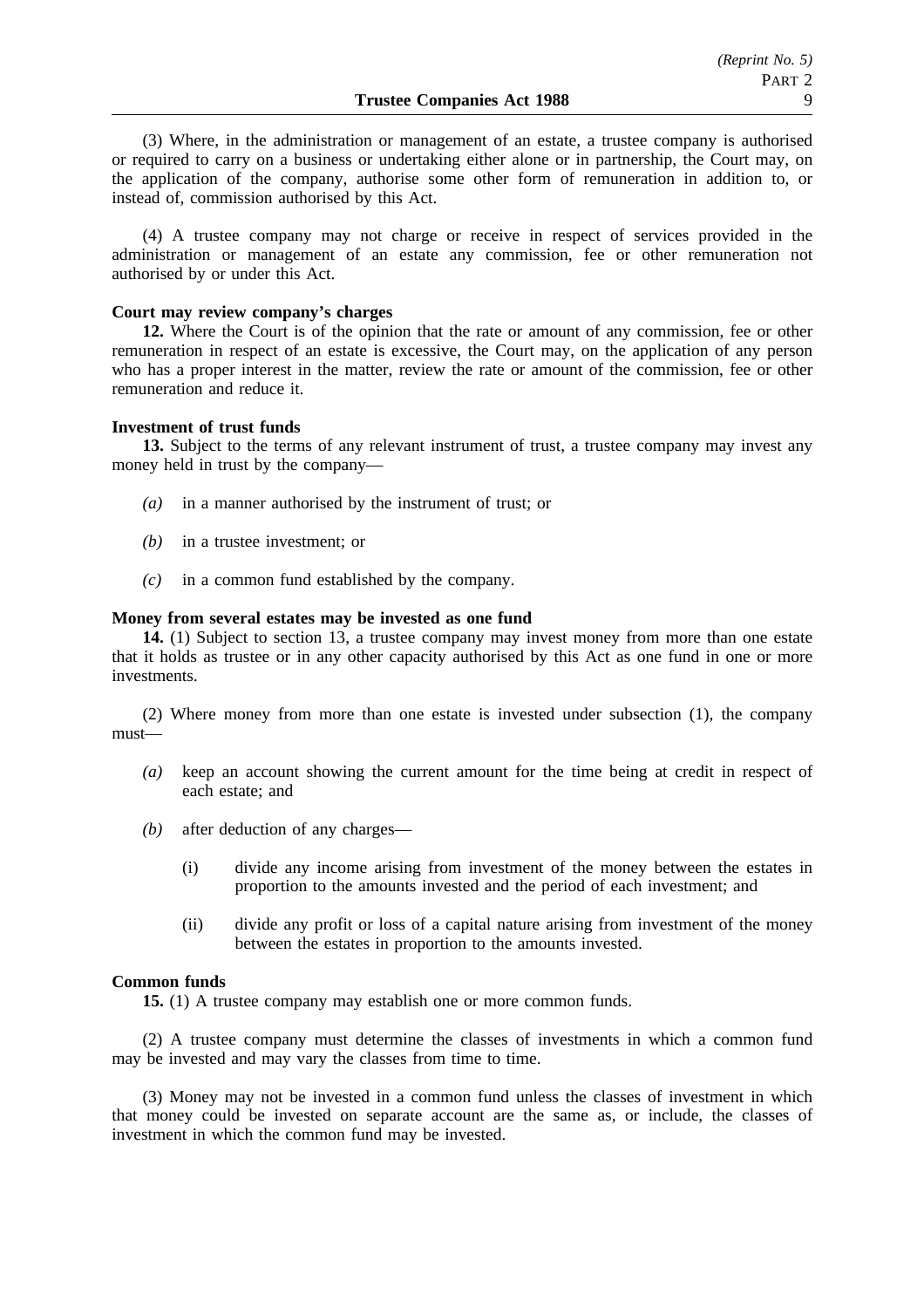(3a) A trustee company must limit the amount of money comprising the whole or part of an estate that it invests in a common fund established or managed by it to an amount that a prudent trustee of that estate would invest in the fund.

(4) Money not otherwise held in trust by the trustee company is while invested in a common fund held by the company in trust for the investor.

(5) A trustee company must keep an account showing the current amount for the time being at credit in the common fund on account of each investor.

(6) A trustee company may sell investments belonging to a common fund and may withdraw money from a common fund in the course of, or for the purpose, of its administration or management of an estate or as required or authorised by an investor in the fund.

(7) A trustee company may at any time withdraw from a common fund any amount at credit in the common fund on account of an estate and invest that money separately.

(8) After deduction of any charges—

- *(a)* any income arising from investment of the fund must be divided between the investors in proportion to the amounts invested and the period of each investment; and
- *(b)* any profit or loss of a capital nature arising from investment of the fund must be divided between the investors in proportion to the amounts invested.

(9) A trustee company must value each common fund (including the investments in which the fund is invested) as at the first business day of each month and, if the company thinks fit, as at such other times as may be appropriate according to the nature of the particular fund.

(10) Investments in and withdrawals from a common fund must be effected on the basis of the valuation last made under subsection (9).

(11) A trustee company may charge against each common fund a management fee in respect of each month of the company's management of the fund.

(12) The management fee charged against money invested in a common fund on account of an estate must not exceed one-twelfth of one per cent of the value of the fund attributable to investment of the estate as at the first business day of the month.

(13) A trustee company may not increase a fee charged in respect of management of a common fund except after giving to each investor (other than an estate) not less than one month's notice in writing of the new fee.

(14) Nothing in this section limits or affects the operation of section 14.

## **Notice to be given on initial change in investment of common fund**

**15A**. (1) Before varying the class or classes of investments of a common fund for the first time after the commencement of the *Statutes Amendment (Trusts) Act 1999*, a trustee company must serve notice on all persons who have invested money in the common fund informing them that it intends to vary the class or classes of investment in which the common fund is invested.

(2) The notice must inform the investor of his or her right under subsection (3) to withdraw the money invested.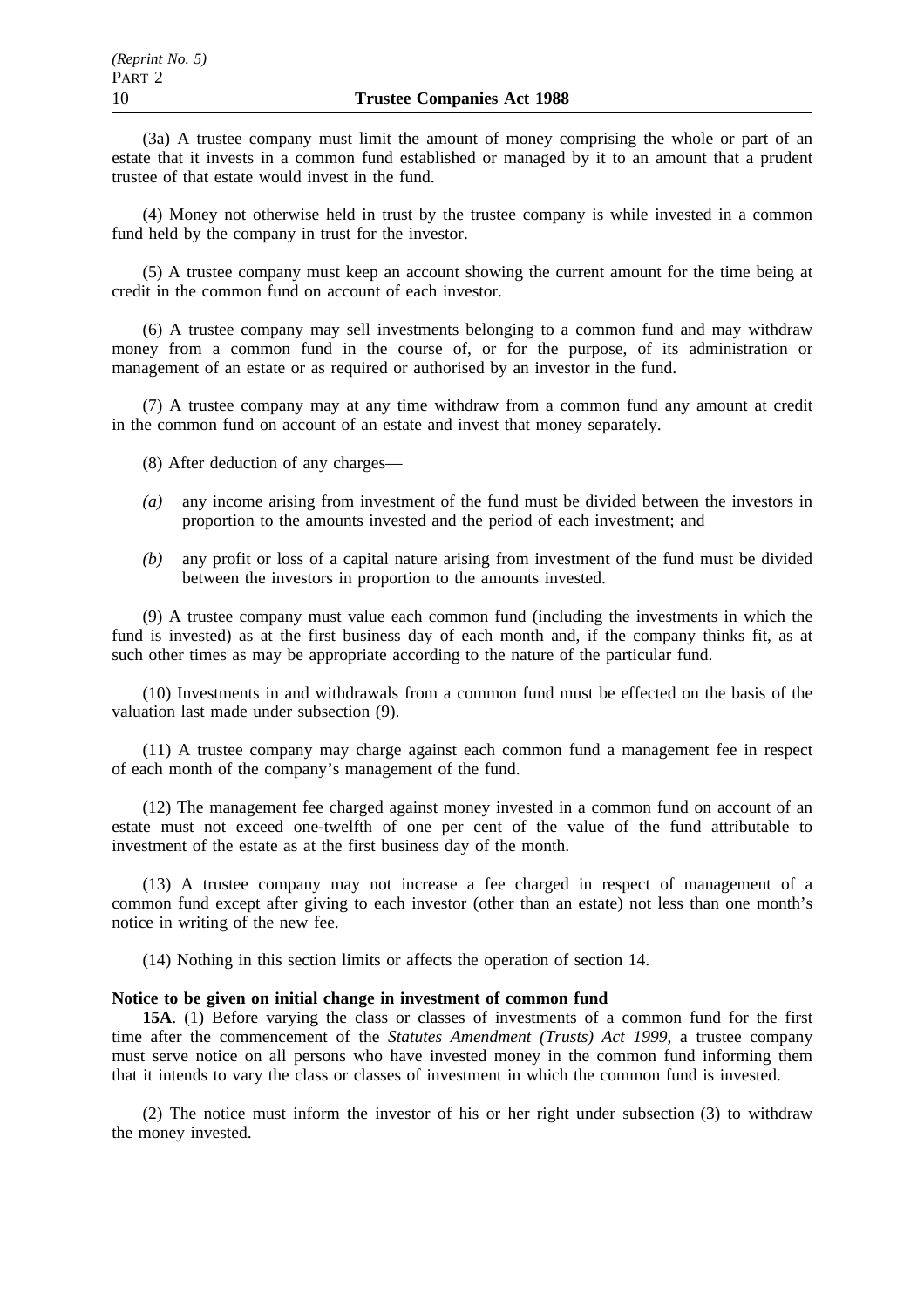(3) An investor may, before the expiration of six months after service of the notice on him or her and despite any agreement with the trustee company to the contrary, withdraw money that was invested in the common fund before service of the notice.

(4) The investor must not be subjected to any penalty in respect of a withdrawal referred to in subsection (3).

(5) Service of a notice under this section may be made personally or by post addressed to the investor at his or her last address known to the trustee company.

## **Provision of reasons for certain investments**

**15B.** (1) Where a trustee company holds money in trust and invests the money in a common fund, the company must, on request in writing by a person who has a proper interest in the matter, furnish to that person—

- *(a)* the company's reasons for so investing the money; and
- *(b)* such other information in relation to the investment as is required by regulation.

(2) The company must furnish its reasons and the other information in writing as soon as practicable and without charge.

(3) A trustee company need not provide reasons or information under this section to the same person in respect of the same investment more often than once in any 12 month period.

## **Power of trustee company acting in representative capacity to hold its own shares, etc.**

**16.** A trustee company may in the administration or management of an estate hold shares or other securities issued by the company itself or a related corporation within the meaning of the *Companies (South Australia) Code* and forming part of that estate, but it must not exercise any power that it has in that capacity to purchase any such shares or securities unless—

- *(a)* it is authorised to do so by the terms on which the power is conferred; or
- *(b)* the shares or other securities form part of a new issue offered to existing holders of shares or securities in proportion to their existing holdings.

# **Recovery of GST**

**16A.** (1) Where—

- *(a)* a trustee company will be liable to pay GST in respect of commission or a fee or other remuneration charged or received by the company for a service provided by it; and
- *(b)* a limit is imposed by or under another provision of this Act on the amount of the commission, fee or other remuneration,

the trustee company may (subject to the terms on which it provides the service) charge the relevant estate, trust or fund commission or a fee, or receive other remuneration, that does not exceed the amount that is, after deduction of the GST payable in respect of it, equivalent to the maximum commission, fee or other remuneration that could be charged or received by the company in accordance with the limit referred to in paragraph *(b)*.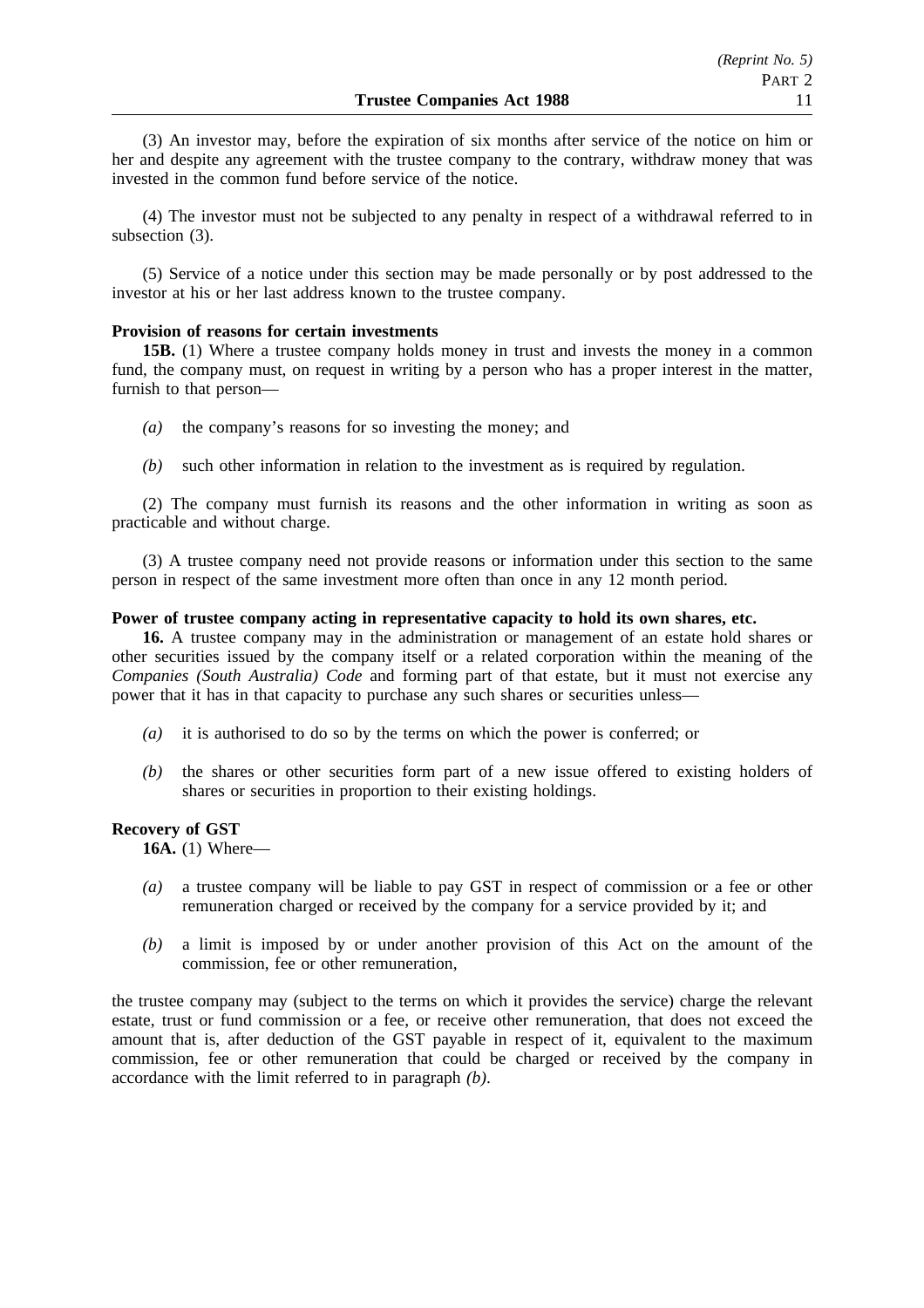(2) In this section—

"**GST**" means the tax payable under the GST law;

"**GST law**" means—

- *(a) A New Tax System (Goods and Services Tax) Act 1999* of the Commonwealth; and
- *(b)* the related legislation of the Commonwealth dealing with the imposition of a tax on the supply of goods, services and other things.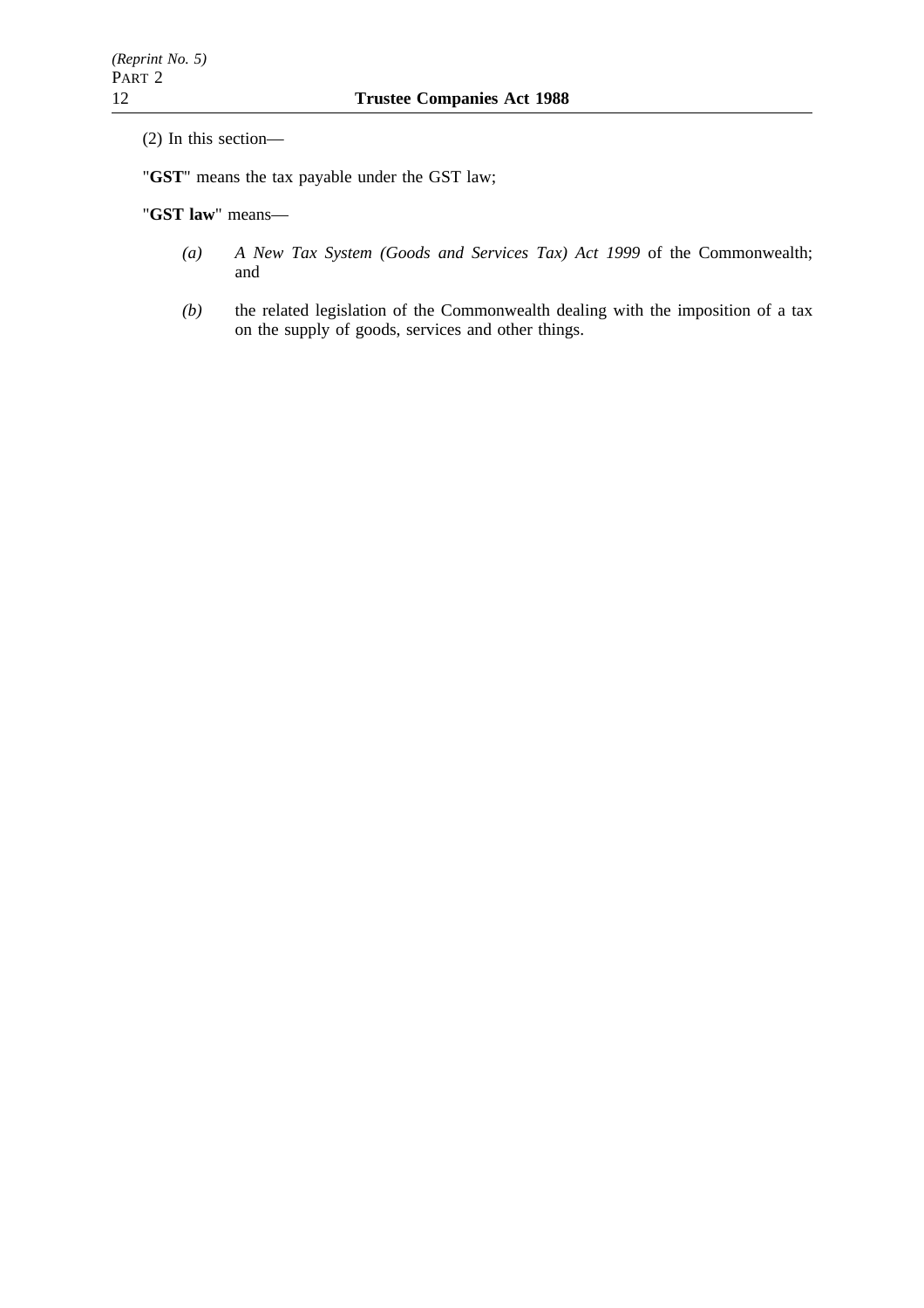## **PART 3**

## **DUTIES AND LIABILITIES OF TRUSTEE COMPANIES**

#### **Returns to be made by trustee company**

**17.** (1) Subject to this section, a trustee company must lodge with the Corporate Affairs Commission during the prescribed months in each year a statement in the prescribed form together with such documents as may be prescribed.

Maximum penalty: \$1 250.

(2) Statements may not be required to be lodged under this section more frequently than once every three months.

(3) The Commission may, in a particular case, extend the period for compliance with a requirement under this section.

(4) Any person may inspect a statement or document lodged with the Commission under this section.

## **Minister may require information, etc.**

**18.** (1) The Minister may, by notice in writing to a trustee company, require the company to furnish within such period as is specified in the notice such written information as to the company's operations as is specified in the notice.

(2) A trustee company must not fail to comply with the requirements of a notice under subsection  $(1)$ .

Maximum penalty: \$1 250.

- (3) Where it appears to the Minister necessary or advisable to do so, the Minister may order—
- *(a)* a review of the operations of a trustee company; or
- *(b)* an audit of the accounts of a trustee company; or
- *(c)* both a review and audit.
- (4) For the purpose of a review or audit under subsection (3), a trustee company must—
- *(a)* deliver to the person appointed by the Minister to conduct the review or audit a list of all books, accounts and records kept by the company;
- *(b)* produce its books, accounts and records to that person at any reasonable time when required to do so:
- *(c)* afford that person all necessary information and facilities for the effective conduct of the review or audit.

Maximum penalty: \$1 250.

(5) Unless the Minister otherwise determines, the cost of a review or audit under this section must be borne by the trustee company and may be recovered by the Minister in a court of competent jurisdiction as a debt due to the Crown.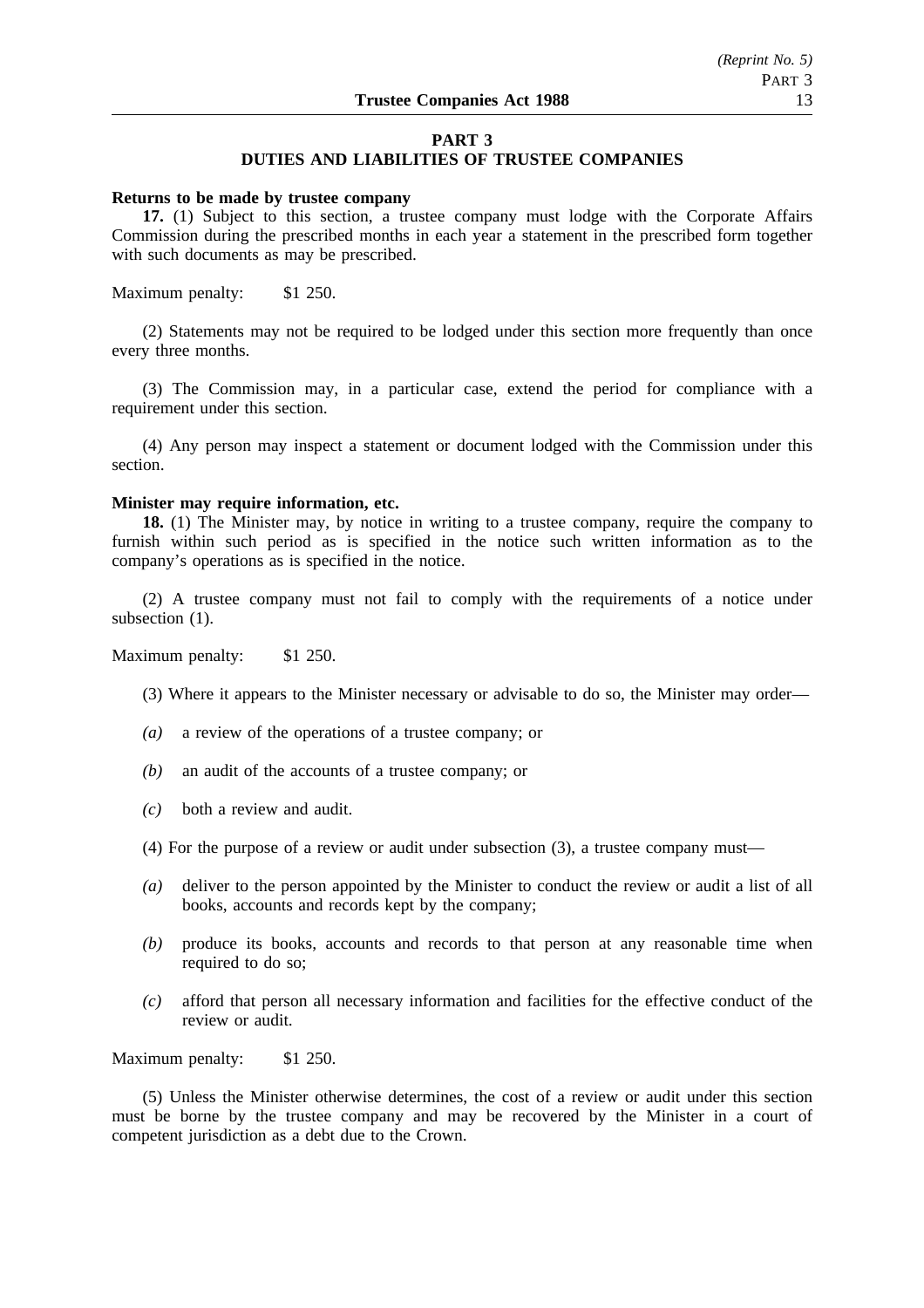# **Accounts, audits and information for investor etc. in common funds**

**19.** (1) A trustee company must—

- *(a)* keep or cause to be kept proper books of account in relation to each common fund established by the company; and
- *(b)* cause those accounts to be audited at the end of each financial year by a registered company auditor; and
- *(c)* send or cause to be sent by post a statement of the accounts together with the report of the auditor on those accounts within two months of the end of the financial year to each investor (other than an estate) in the common fund.

Maximum penalty: \$1 250.

(2) A trustee company must, on request in writing by any investor in a common fund established by the company, furnish to that person, as soon as practicable and without charge, copies of the accounts, auditor's report and other documents laid before the company at its last annual general meeting pursuant to the *Companies (South Australia) Code*.

Maximum penalty: \$1 250.

(2a) Where the whole or part of an estate is invested in a common fund established by a trustee company, the company must, on request in writing by a person with a proper interest in the matter, provide to that person as soon as practicable and without charge—

- *(a)* for the purpose of inspection, copying or retention by that person—copies of accounts, auditor's report and other documents laid before the company at its last annual general meeting pursuant to the Corporations Law;
- *(b)* a written statement of—
	- (i) the classes of investments in which the common fund is for the time being invested and the proportion of the fund invested in each of those classes; and
	- (ii) the trustee company's investment strategy for the fund.

Maximum penalty: \$1 250.

(3) It is a defence to a charge of an offence against subsection (2) or (2a) if it is proved that the defendant had, before the failure to which the charge relates, furnished a copy of the accounts and documents referred to in that subsection to the person in relation to whom the failure occurred.

(4) In this section—

"**financial year**", in relation to a trustee company, means the period that is the financial year of the company within the meaning of the *Companies (South Australia) Code*;

"**registered company auditor**" means a person who is a registered company auditor within the meaning of the *Companies (South Australia) Code*.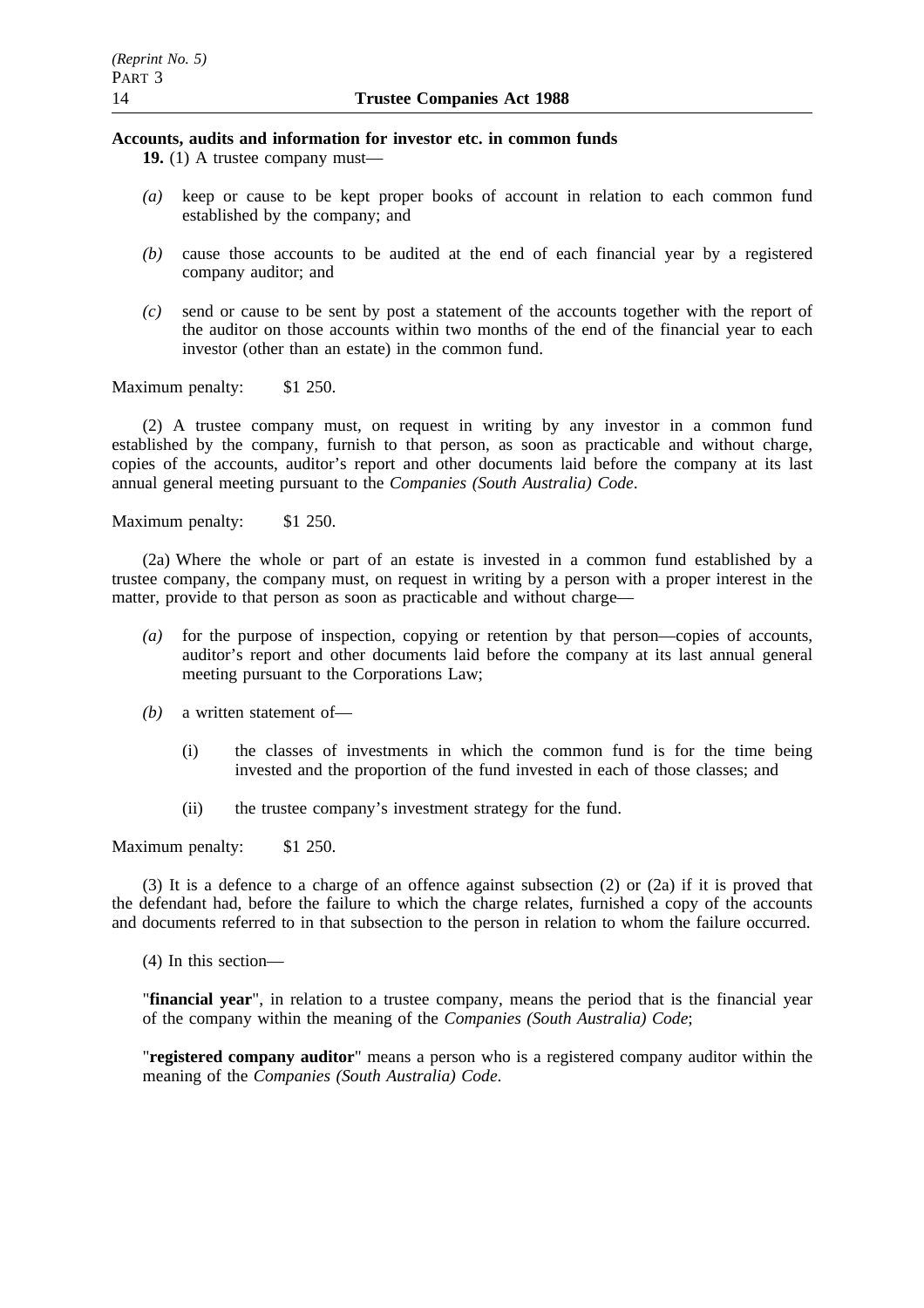#### **Information for prospective investors in common funds**

**20.** (1) Subject to this section, a trustee company must not accept money from any person for investment in a common fund established by the company unless the person has previously been furnished with the documents required under this section.

Maximum penalty: \$20 000.

(2) Subsection (1) does not apply in relation to—

- *(a)* money invested in a common fund by a trustee company in the course of the administration or management of an estate; or
- *(b)* money received for investment in prescribed circumstances.
- (3) The following documents must be furnished for the purposes of subsection (1):
- *(a)* a document containing the following information:
	- (i) the nature and the amount or rate of any fee that the trustee company charges in respect of investment in the common fund; and
	- (ii) the extent (if any) to which a capital sum invested may be reduced to defray losses from investment of the common fund; and
	- (iii) the class of investments in which the common fund may be invested; and
	- (iv) the rights of an investor in the common fund to withdraw all or part of the person's investment in the fund and the period of notice (if any) that the investor is required to give the company in respect of such withdrawal; and
	- (v) the terms governing distribution of income and profit or loss of a capital nature attributable to each investment in the common fund; and
- *(b)* copies of the statement of accounts and auditor's report last prepared in relation to the common fund; and
- *(c)* copies of the accounts and auditor's report laid before the last annual general meeting of the company pursuant to the *Companies (South Australia) Code*.

#### **False or misleading statements as to common fund**

**21.** (1) A trustee company must not make or include in an advertisement or notice that it publishes or issues in relation to a common fund established or to be established by the company any statement that is false or misleading in a material particular.

Maximum penalty: \$20 000.

(2) Any person who suffers loss by reason of a statement made or included in an advertisement or notice in contravention of subsection (1) may recover compensation in respect of the loss from the trustee company by action in a court of competent jurisdiction.

## **Trustee company may be required to provide account in relation to estate**

**22.** (1) Subject to this section, a trustee company administering or managing an estate must, on application by any person with a proper interest in the matter, provide that person with an account of—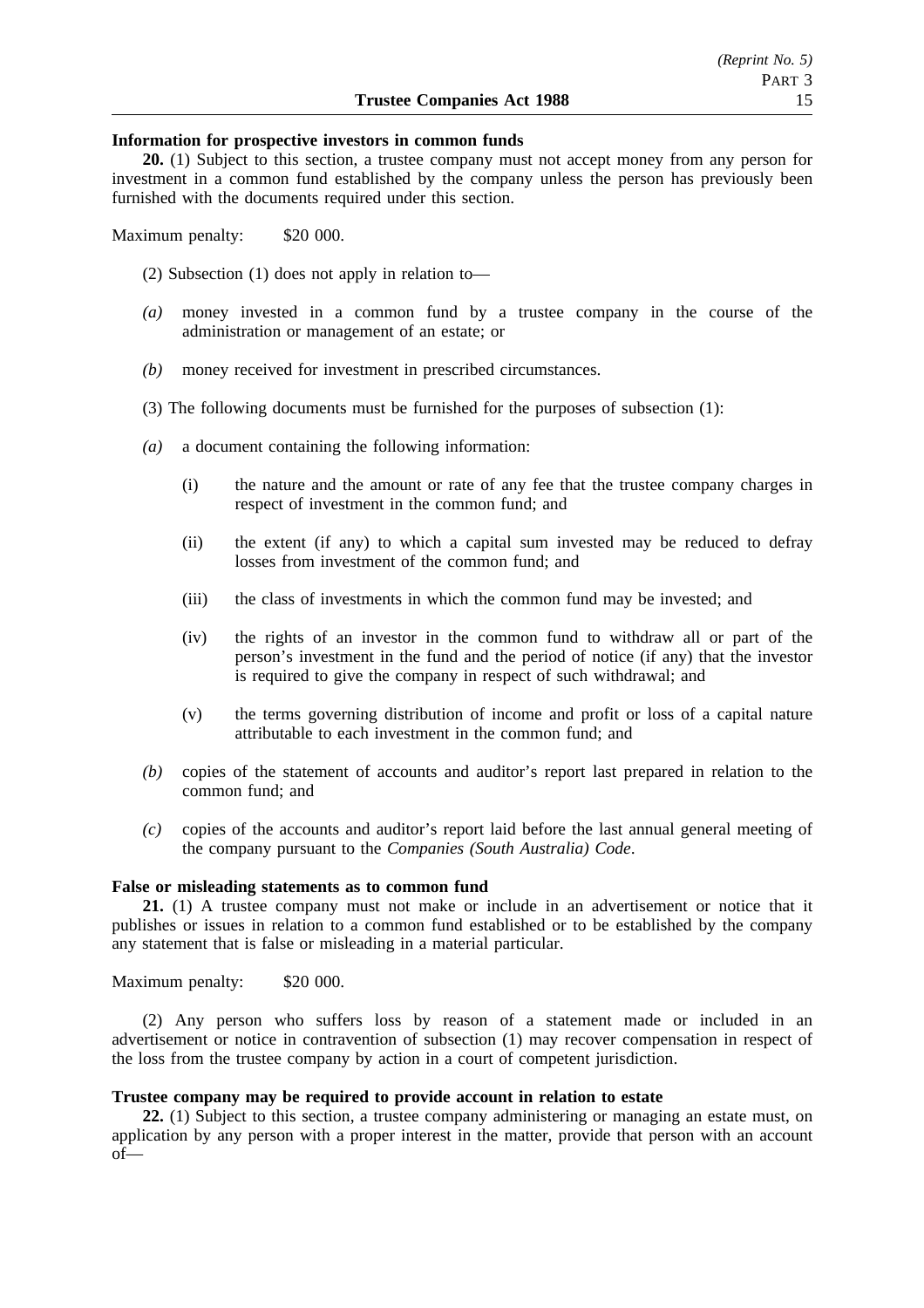- *(a)* the assets and liabilities of the estate;
- *(b)* the company's administration of the estate;
- *(c)* any distribution made from the estate;
- *(d)* any other expenditure from the estate.
- (2) Where—
- *(a)* a trustee company has provided an account to a person under this section; and
- *(b)* that person applies for a further account within three months from the date on which that person was provided with the previous account,

the company need not provide a further account in response to that application until the expiration of that period of three months.

(3) The company may charge a reasonable fee for providing an account under this section.

(4) If the company fails to provide a proper account under this section, the Court may, on application by the person who sought the account or any other person who has a proper interest in the matter, exercise one or both of the following powers—

- *(a)* it may order the preparation and delivery of proper accounts;
- *(b)* it may order an investigation of the administration of the estate by an officer of the Court or other person nominated in the order,

(and it may make any incidental or ancillary orders).

#### **Directors and managers responsible to the Court**

**23.** Where a trustee company is appointed or acts as executor, administrator, or in any other capacity under this Act, the manager and directors of the company are individually and collectively responsible to the Court in the same way and to the same extent as if they had been personally appointed to act in that capacity.

## **Trustee company may be removed from office**

**24.** A trustee company appointed or acting as executor, administrator, or in any other capacity under this Act is subject to the same control by the Court as a natural person acting in that capacity and is similarly liable to removal by the Court.

## **Appointment by Court of administrator of trustee company's affairs**

**25.** (1) Where it appears to the Court—

- *(a)* that proceedings to wind up a trustee company have commenced; or
- *(b)* that a trustee company is not in a position to carry out its fiduciary duties; or
- *(c)* that a trustee company has committed serious breaches of its fiduciary duties such that the power conferred by this section should be exercised,

the Court may, on application by the Minister, appoint an administrator to administer the company's affairs insofar as they involve the performance of fiduciary duties.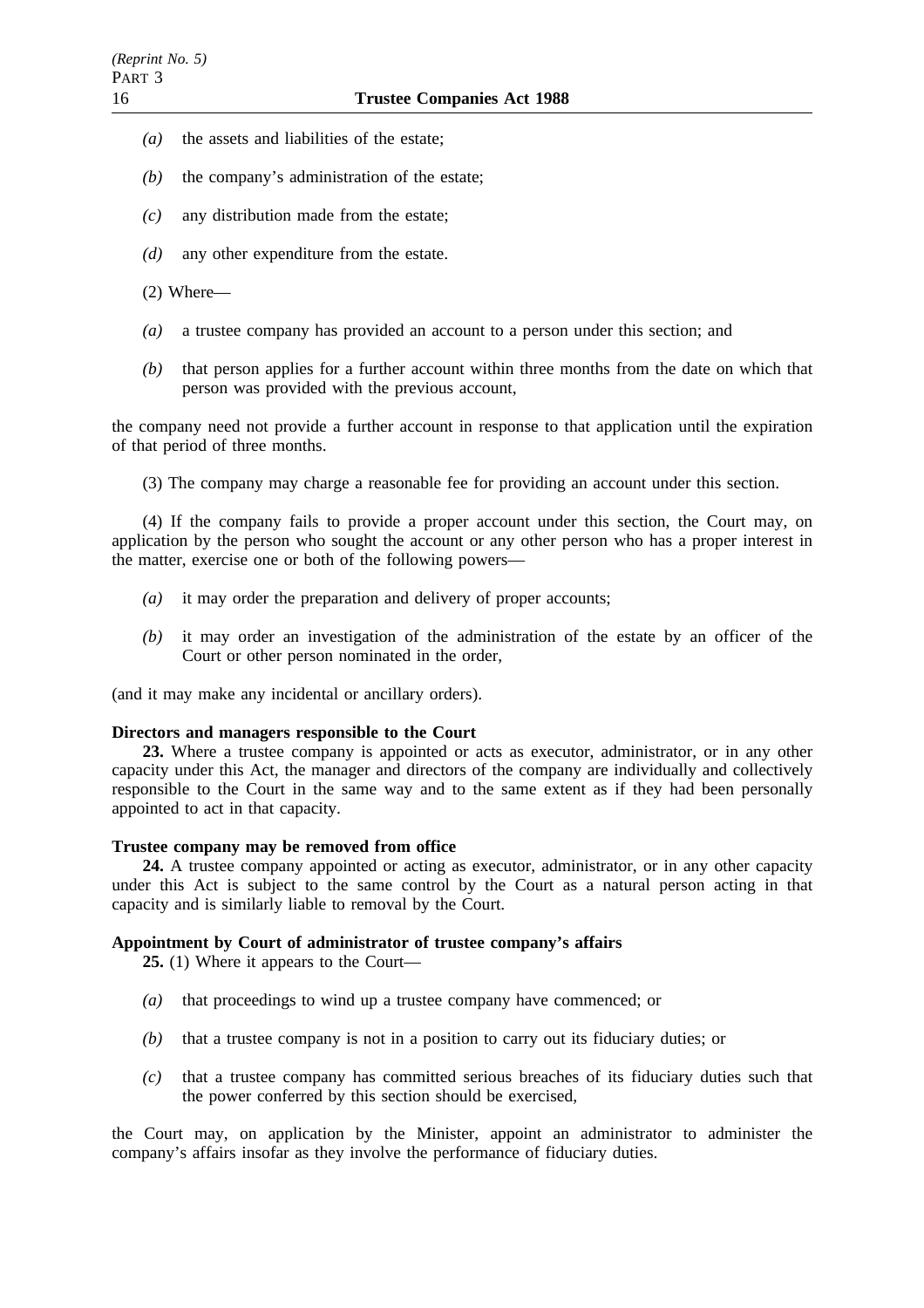- (2) The Court may determine—
- *(a)* the powers and duties of an administrator appointed under this section; and
- *(b)* the terms and conditions on which the administrator is appointed.
- (3) The Court may at any time terminate an appointment made under this section.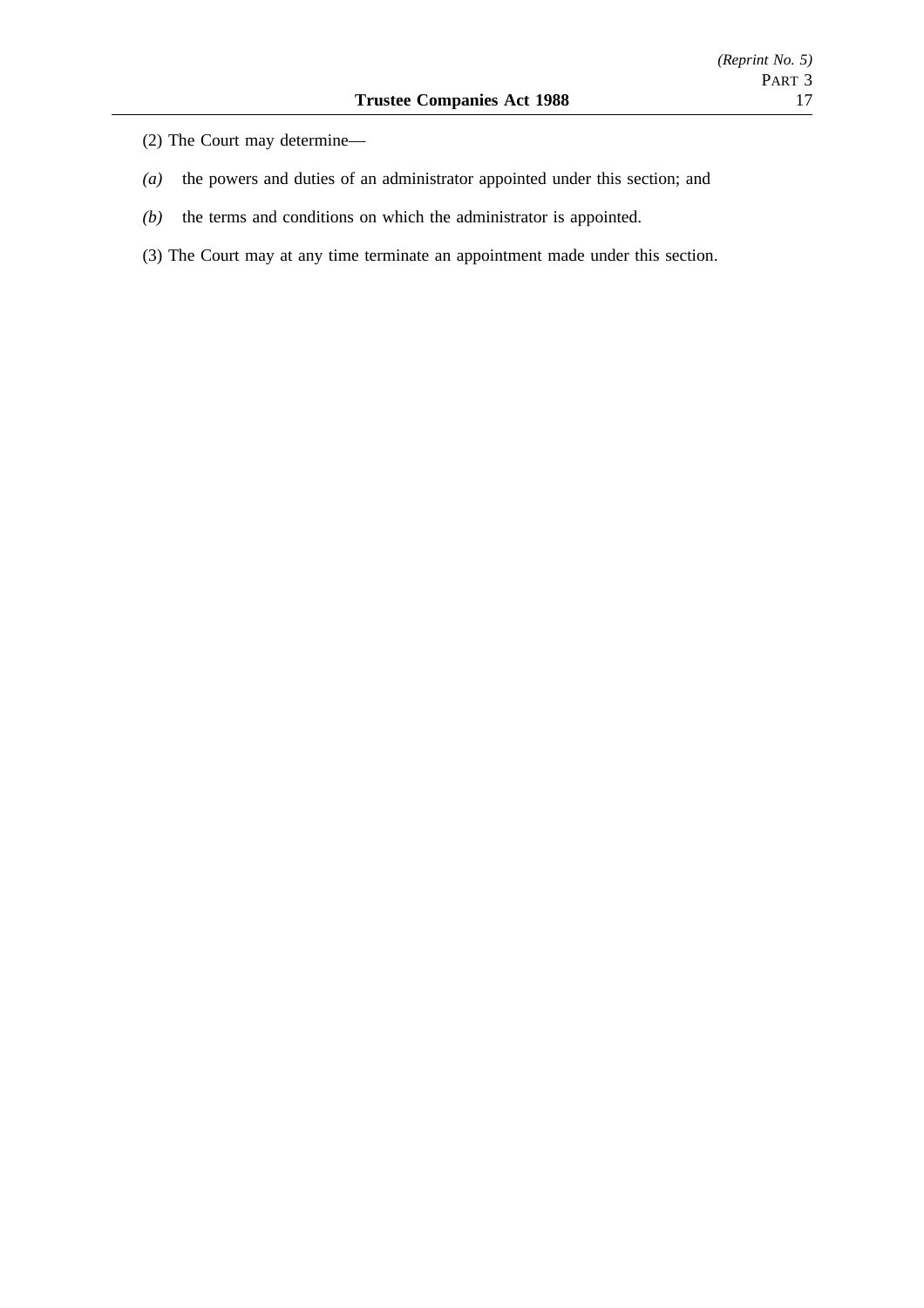## **PART 4 MISCELLANEOUS**

## **False or misleading statements**

**26.** A trustee company must not make or include in any document required by or for the purposes of this Act any statement that is false or misleading in a material particular.

Maximum penalty: \$20 000.

#### **Offences by trustee companies**

**27.** Where a trustee company is guilty of an offence against this Act, the manager and each director of the company is also guilty of an offence and liable to the same penalty as is prescribed for the principal offence unless it is proved that the manager or director exercised reasonable diligence to prevent commission of the offence.

#### **Evidentiary provision**

**28.** (1) A certificate under the seal of a trustee company certifying that a person named in the certificate is an officer of the company is to be accepted in any legal proceedings, in the absence of proof to the contrary, as proof that the person is an officer of the company.

(2) A certificate under seal of the company—

- *(a)* certifying that the company is authorised to act as executor of the will, or administrator of the estate, of a deceased person, or in any other capacity authorised by this Act; and
- *(b)* including a photographic copy of the probate or letters of administration with or without the will annexed, or other order or document of appointment,

is, notwithstanding any other law, sufficient evidence that the company is authorised to act as executor of the will, or administrator of the estate, of the deceased person, or in that other capacity.

(3) A certificate under subsection (2) is equivalent, for registration purposes, to the probate, letters of administration, trust instrument or other order or document of appointment.

#### **Act not to affect other Acts or remedies**

**29.** (1) The provisions of this Act are in addition to, and do not derogate from, the provisions of any other Act.

(2) Nothing in this Act derogates from any right of action or other right or remedy that a person has apart from this Act.

#### **Summary offences**

**30.** The offences constituted by this Act are summary offences.

## **Regulations**

**31.** (1) The Governor may make such regulations as are contemplated by this Act or as are necessary or expedient for the purposes of this Act.

(2) Any such regulation may prescribe a fine, not exceeding \$1 250, for breach of or non-compliance with a provision of the regulations.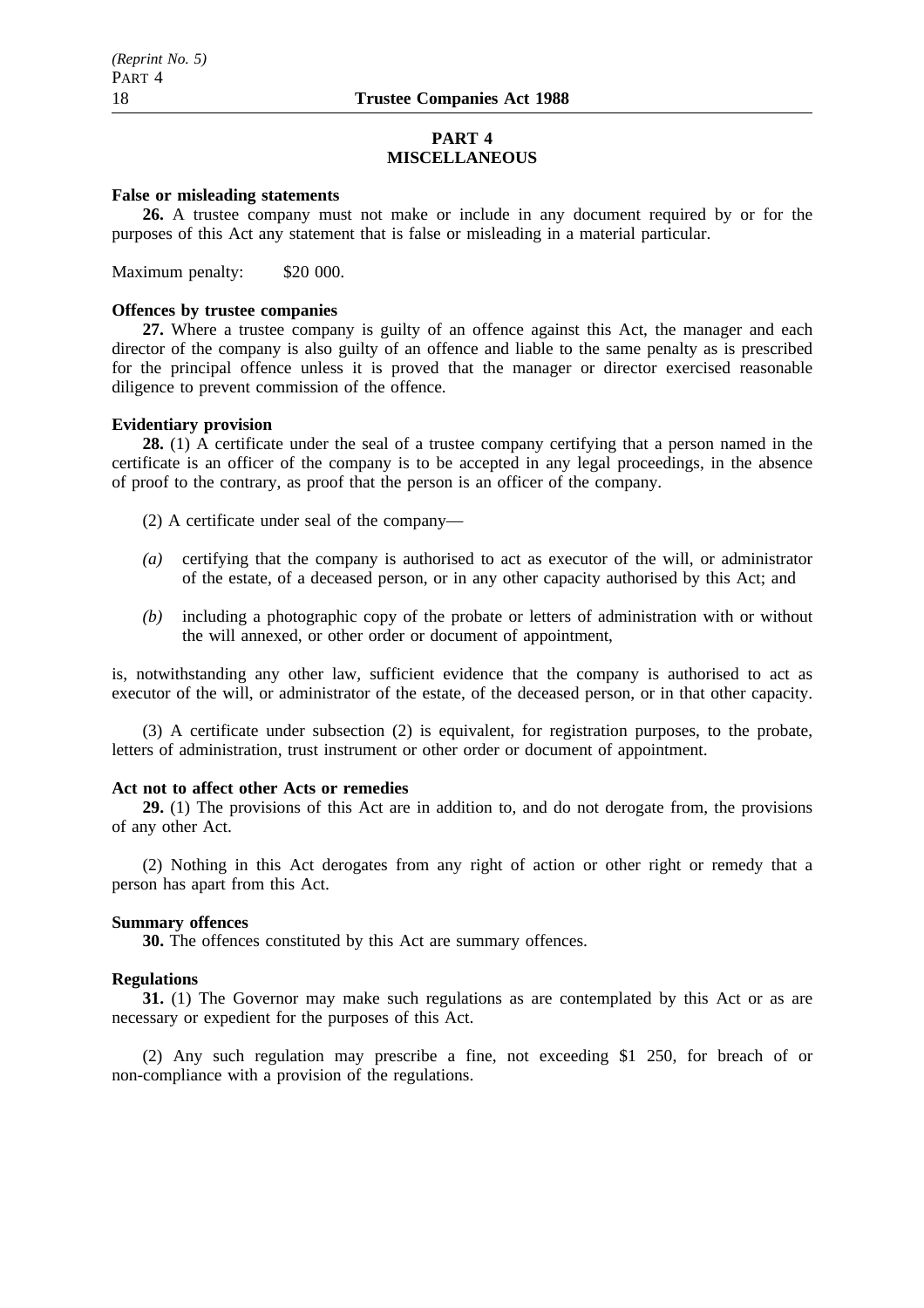## **SCHEDULE 1**

#### *Trustee Companies*

The following companies are trustee companies for the purposes of this Act:

ANZ Executors & Trustee Company Limited Bagot's Executor and Trustee Company Limited Executor Trustee Australia Limited IOOF Australia Trustees Limited National Australia Trustees Limited National Mutual Trustees Limited Perpetual Trustees Australia Limited Perpetual Trustees S.A. Limited Tower Trust Limited

#### **SCHEDULE 2**

*Repeal of Certain Acts and Transitional Provision*

1. The following Acts are repealed:

*The ANZ Executors & Trustee Company (South Australia) Limited Act 1985 The Bagot's Executor Company Act 1910 The Elder's Executor Company's Act 1910 The Executors Company's Act 1885 The Farmers' Co-operative Executors Act 1919.*

2. On a day six months after the commencement of this Act the Public Trustee must take whatever action is necessary to transfer or surrender any money or securities held by it pursuant to section 10 of the *Bagot's Executor Company Act 1910*, section 17 of the *Elder's Executor Company's Act 1910*, section 5 of the *Executors Company's Act 1885* or section 17 of the *Farmers' Co-operative Executors Act 1919* to the trustee company which deposited that money or those securities.